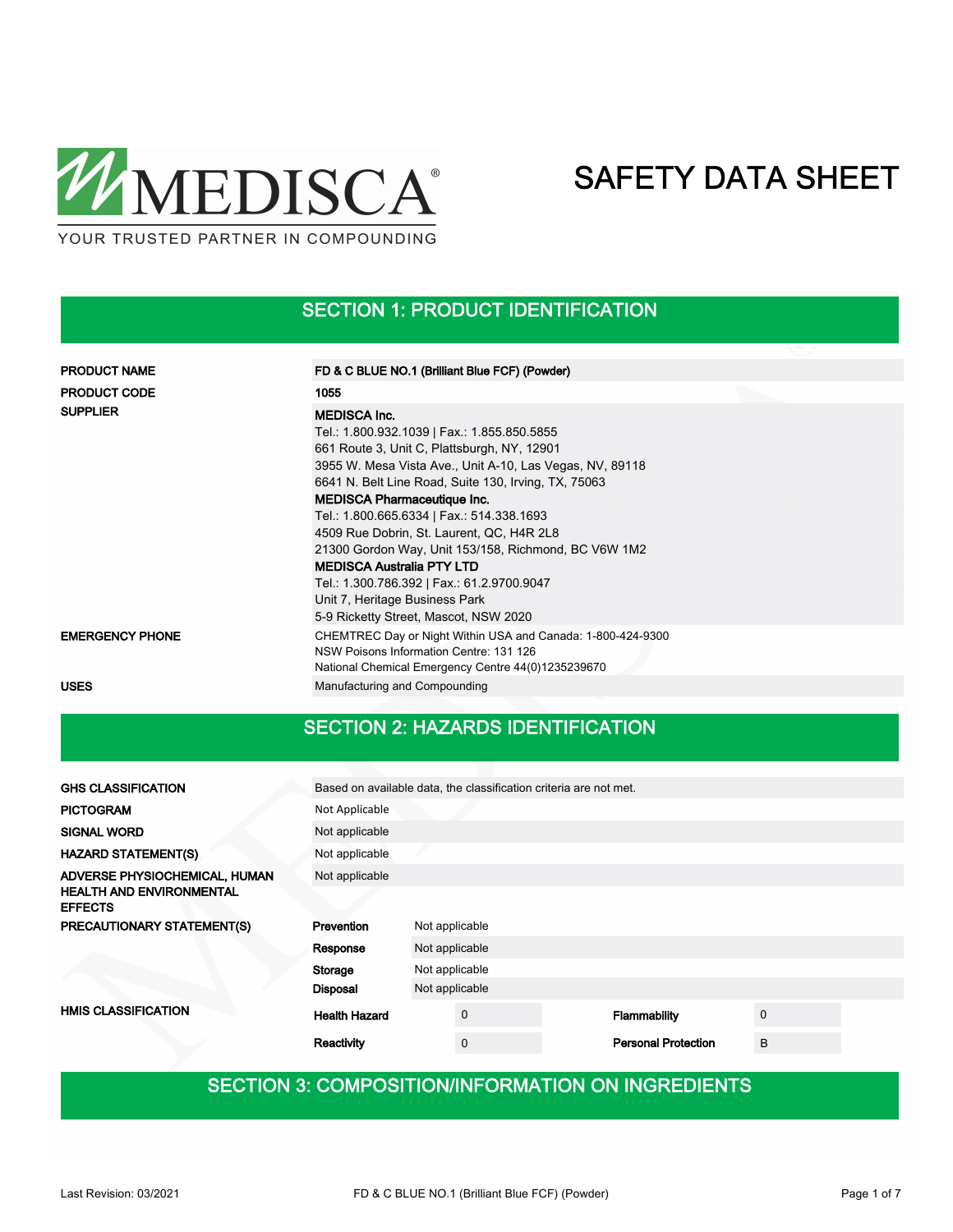

YOUR TRUSTED PARTNER IN COMPOUNDING

| <b>CHEMICAL NAME</b>        | Benzenemethanaminium, N-ethyl-N-(4-((4-(ethyl((3-sulfophenyl)methyl)amino)phenyl)<br>(2-sulfophenyl)methylene)-2,5-cyclohexadien-1-ylidene)-3-sulfo-, hydroxide, inner salt,disodium salt |                                                                                                      |                  |             |  |  |  |  |
|-----------------------------|-------------------------------------------------------------------------------------------------------------------------------------------------------------------------------------------|------------------------------------------------------------------------------------------------------|------------------|-------------|--|--|--|--|
| <b>BOTANICAL NAME</b>       | Not applicable                                                                                                                                                                            |                                                                                                      |                  |             |  |  |  |  |
| <b>SYNONYM</b>              |                                                                                                                                                                                           | Brilliant Blue FCF, C.I.; Acid Blue 9, disodium salt; E133; C.I. No: 42090; C.I. Name: Food Blue 002 |                  |             |  |  |  |  |
| <b>CHEMICAL FORMULA</b>     | C <sub>37</sub> H <sub>34</sub> N <sub>2</sub> Na <sub>2</sub> O <sub>9</sub> S <sub>3</sub>                                                                                              |                                                                                                      |                  |             |  |  |  |  |
| <b>CAS NUMBER</b>           | 3844-45-9                                                                                                                                                                                 |                                                                                                      |                  |             |  |  |  |  |
| <b>ALTERNATE CAS NUMBER</b> | Not applicable                                                                                                                                                                            |                                                                                                      |                  |             |  |  |  |  |
| <b>MOLECULAR WEIGHT</b>     | 792.86                                                                                                                                                                                    |                                                                                                      |                  |             |  |  |  |  |
| <b>COMPOSITION</b>          | <b>CHEMICAL NAME</b>                                                                                                                                                                      | <b>CAS NUMBER</b>                                                                                    | <b>EC NUMBER</b> | % BY WEIGHT |  |  |  |  |
|                             | FD & C BLUE NO.1 (Brilliant Blue FCF)                                                                                                                                                     | 3844-45-9                                                                                            | 223-339-8        | 100         |  |  |  |  |

There are no additional ingredients present which, within the current knowledge of the supplier and in the concentrations applicable, are classified as health hazards and hence require reporting in this section.

#### NOTES **NOTES** Chemical Family: Triarylmethane.

### SECTION 4: FIRST-AID MEASURES

| IN CASE OF EYE CONTACT      | Flush with copious amounts of water for 15 minutes, separating eyelids with fingers. If irritation persists seek<br>medical aid. |
|-----------------------------|----------------------------------------------------------------------------------------------------------------------------------|
| IN CASE OF SKIN CONTACT     | Wash with soap & water for 15 minutes. If irritation persists seek medical aid.                                                  |
| <b>IF SWALLOWED</b>         | Call a physician. Wash out mouth with water. Do not induce vomiting without medical advice.                                      |
| <b>IF INHALED</b>           | Remove to fresh air. If not breathing, give artificial respiration. If breathing is difficult, give oxygen. Call a<br>physician  |
| <b>SYMPTOMS AND EFFECTS</b> | Not expected to present a significant hazard under anticipated conditions of normal use.                                         |

#### SECTION 5: FIREFIGHTING MEASURES

| <b>SPECIFIC HAZARDS ARISING FROM</b><br>THE CHEMICAL                   | Dust can form explosive mixtures with air.                                                                                                                                                 |
|------------------------------------------------------------------------|--------------------------------------------------------------------------------------------------------------------------------------------------------------------------------------------|
| <b>FLAMMABLE PROPERTIES</b>                                            | May be combustible at high temperature.                                                                                                                                                    |
| <b>HAZARDOUS COMBUSTION PRODUCTS</b>                                   | Under fire conditions, hazardous fumes will be present.                                                                                                                                    |
| <b>SUITABLE &amp; UNSUITABLE</b><br><b>EXTINGUISHING MEDIA</b>         | <b>Small fire:</b> dry chemical, CO <sub>2</sub> or water spray. Large fire: dry chemical, CO <sub>2</sub> , alcohol resistant foam or water<br>spray. Do not get water inside containers. |
| <b>PROTECTIVE EQUIPMENT AND</b><br><b>PRECAUTIONS FOR FIREFIGHTERS</b> | Wear self-contained breathing apparatus and protective clothing to prevent contact with skin and eyes.                                                                                     |

## SECTION 6: ACCIDENTAL RELEASE MEASURES

| PERSONAL PRECAUTIONS                                    | Wear respiratory protection. Avoid dust formation. Avoid breathing vapours, mist or gas. Ensure adequate<br>ventilation. Evacuate personnel to safe areas. Avoid breathing dust. |
|---------------------------------------------------------|----------------------------------------------------------------------------------------------------------------------------------------------------------------------------------|
| <b>METHODS &amp; MATERIAL FOR</b><br><b>CONTAINMENT</b> | On land, sweep or shovel into suitable containers. Minimize generation of dust.                                                                                                  |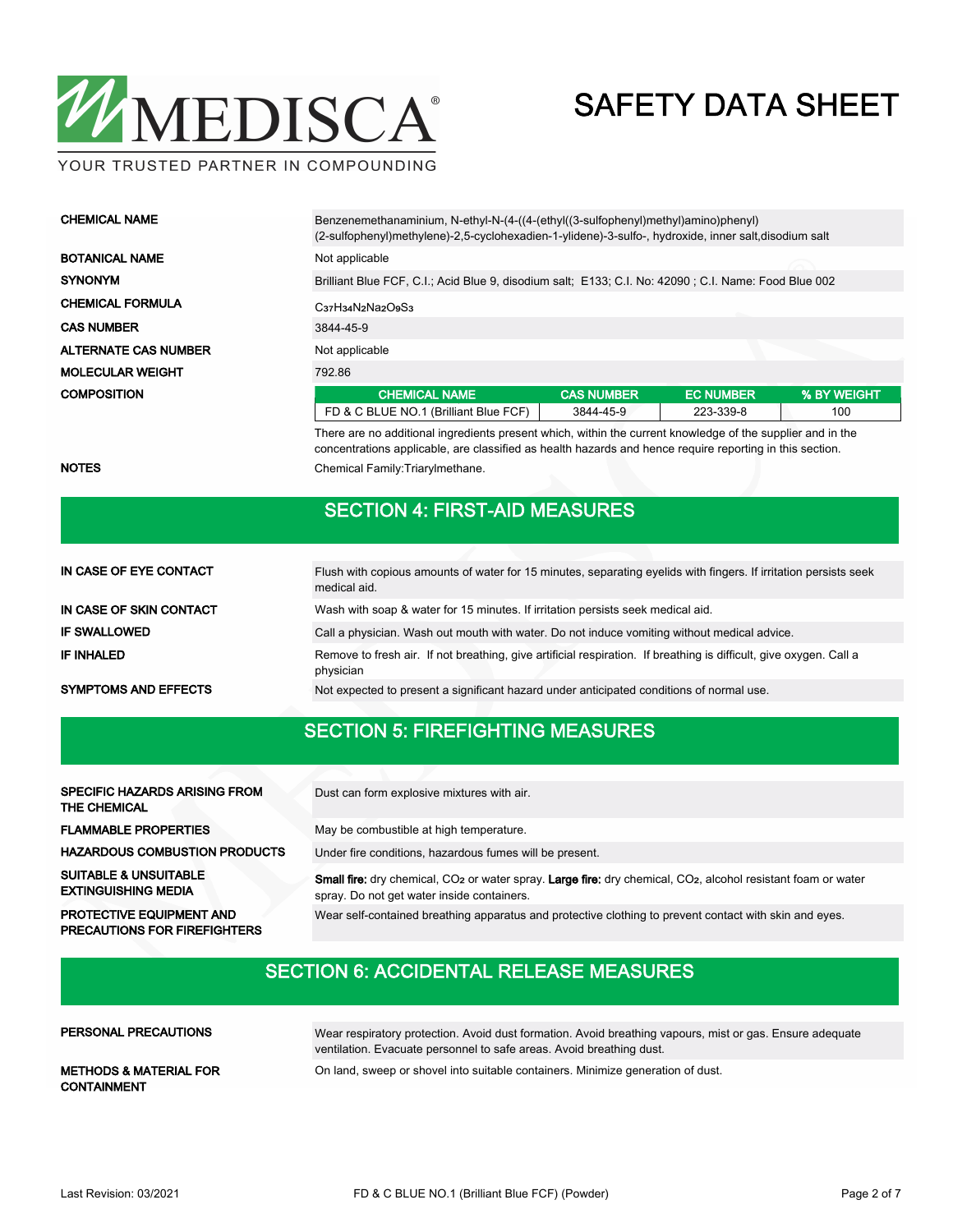

YOUR TRUSTED PARTNER IN COMPOUNDING

#### CLEANUP PROCEDURE

Do not touch damaged containers or spilled material unless wearing appropriate protective clothing. Wear respirator, chemical safety goggles, rubber boots and heavy rubber gloves. Stop leak if you can do it without risk. Prevent entry into waterways, sewers, basements or confined areas. Shut off all sources of ignition. Evacuate the area. If necessary, employ water fog to disperse the vapors. Absorb the matter with compatible vermiculite or other absorbing material. Place in a suitable container and retain for disposal. Ventilate and clean the affected area. Do not flush into sewerage system or to drains.

REFERENCE TO OTHER SECTIONS See Section 7 for information on safe handling. See Section 8 for information on personal protection equipment. See Section 13 for disposal information.

#### SECTION 7: HANDLING AND STORAGE

| <b>PRECAUTIONS FOR SAFE HANDLING</b> | Do not inhale. Avoid contact with eyes, skin and clothing. Avoid prolonged or repeated exposure. Wash<br>thoroughly after handling. Store away from incompatible materials, in a well-ventilated area. Eliminate all<br>sources of ignition. Store in accordance with local regulations. Do not store in unlabeled containers.<br>Containers that have been opened must be carefully resealed and kept upright to prevent leakage. Use<br>appropriate containment to avoid environmental contamination. |  |  |  |  |
|--------------------------------------|---------------------------------------------------------------------------------------------------------------------------------------------------------------------------------------------------------------------------------------------------------------------------------------------------------------------------------------------------------------------------------------------------------------------------------------------------------------------------------------------------------|--|--|--|--|
| <b>CONDITIONS FOR SAFE STORAGE</b>   | Store away from incompatible materials, in a well-ventilated area. Eliminate all sources of ignition. Store in<br>accordance with local regulations. Do not store in unlabeled containers. Containers that have been opened<br>must be carefully resealed and kept upright to prevent leakage. Use appropriate containment to avoid<br>environmental contamination.                                                                                                                                     |  |  |  |  |
| <b>STORAGE CONDITIONS</b>            | Store in original container, tightly sealed, protected from direct sunlight and moisture.                                                                                                                                                                                                                                                                                                                                                                                                               |  |  |  |  |
| <b>SPECIFIC END USE(S)</b>           | See Section 1                                                                                                                                                                                                                                                                                                                                                                                                                                                                                           |  |  |  |  |

#### SECTION 8: EXPOSURE CONTROLS/ PERSONAL PROTECTION

#### Chemical Name: FD & C BLUE NO.1 (Brilliant Blue FCF) CAS #: 3844-45-9

|               | <b>Country</b>     |     | Limit value-8 hours |     | <b>Limit value-Short Term</b> | <b>IDLH</b> | <b>REL</b> | <b>Advisory</b> | <b>Notes</b> |
|---------------|--------------------|-----|---------------------|-----|-------------------------------|-------------|------------|-----------------|--------------|
|               |                    | ppm | mg/m <sup>3</sup>   | ppm | mg/m <sup>3</sup>             |             |            |                 |              |
| <b>OSHA</b>   | <b>USA</b>         | N/L | N/L                 | N/L | N/L                           | IN/L        | N/L        | N/A             | N/A          |
| <b>ACGIH</b>  | <b>USA</b>         | N/L | N/L                 | N/L | N/L                           | IN/L        | N/L        | N/A             | N/A          |
| <b>NIOSH</b>  | <b>USA</b>         | N/L | N/L                 | N/L | N/L                           | N/L         | N/L        | N/A             | N/A          |
| <b>WEEL</b>   | <b>USA</b>         | N/L | N/L                 | N/L | N/L                           | IN/L        | N/L        | N/A             | N/A          |
| <b>HSIS</b>   | Australia          | N/L | N/L                 | N/L | N/L                           | N/L         | N/L        | N/A             | N/A          |
| <b>HSE</b>    | <b>UK</b>          | N/L | N/L                 | N/L | N/L                           | N/L         | N/L        | N/A             | N/A          |
| <b>GESTIS</b> | <b>Add Country</b> | N/L | N/L                 | N/L | N/L                           | IN/L        | N/L        | N/A             | N/A          |

N/L = Not listed ; N/A = Not Available

PELs are 8-hour TWAs = Limit value - Eight hours

Ceiling or Short-Term TWA = STEL = Limit value - Short term

#### EXPOSURE GUIDELINES

Consult local authorities for provincial or state exposure limits. Particulates not otherwise regulated, respirable fraction: 5 mg/m<sup>3</sup>

Eyes: Wear appropriate protective eyeglasses or chemical safety goggles as described by WHMIS or OSHA's eye and face protection regulations in 29 CFR 1910.133 or European Standard EN166. Skin: Wear appropriate gloves to prevent skin exposure. Clothing: Wear appropriate protective clothing to minimize contact with skin. Respirators: Follow WHMIS or OSHA respirator regulations found in 29 CFR 1910.134 or European Standard EN 149. Use a NIOSH/MSHA or European Standard EN 149 approved respirator if exposure limits are exceeded or if irritation or other symptoms are experienced. Thermal Hazards: For products representing a thermal hazard, appropriate Personal Protective Equipment should be used. PERSONAL PROTECTIVE EQUIPMENT SPECIFIC ENGINEERING CONTROLS Adequate mechanical ventilation. Fumehood, eye wash station, and safety shower.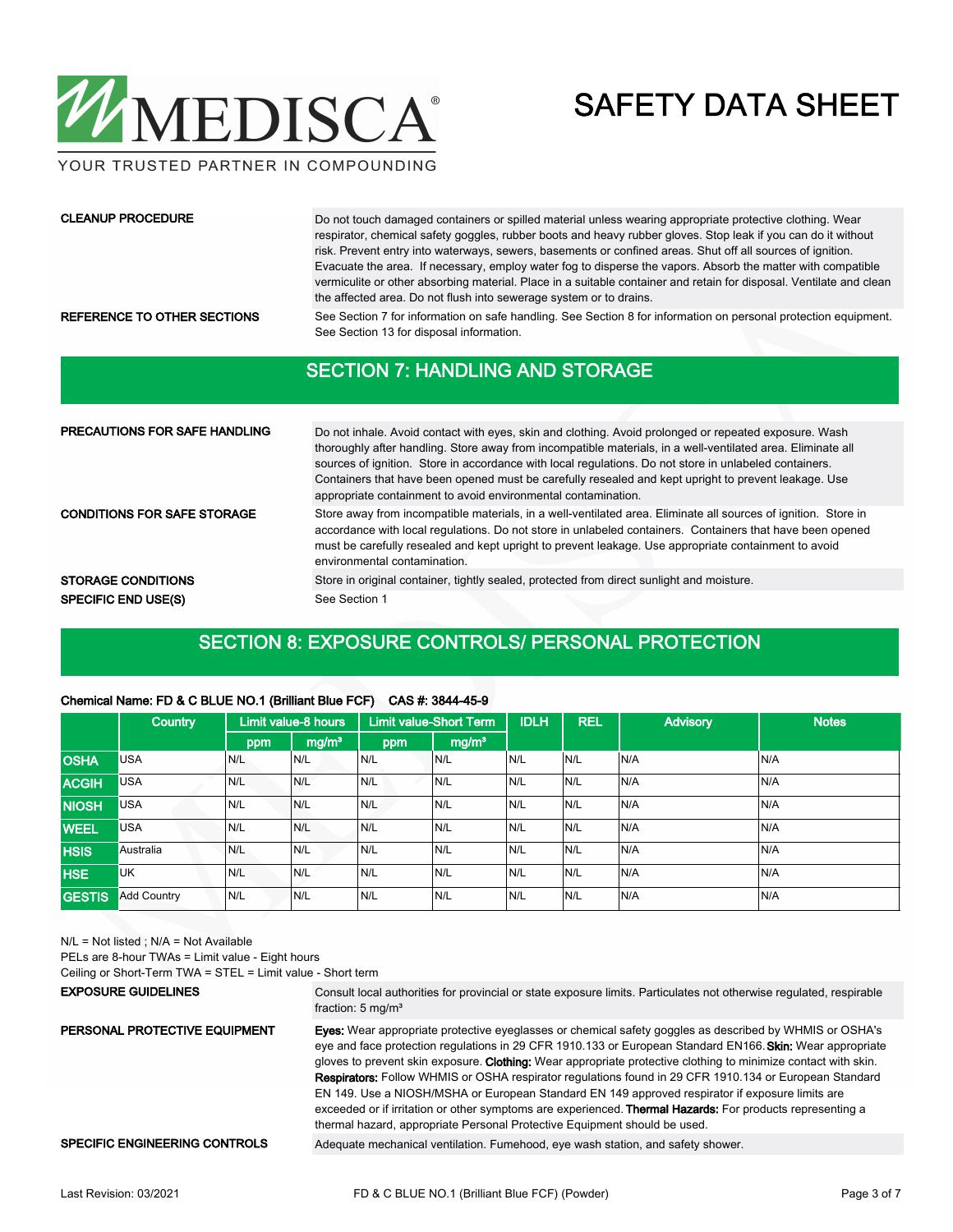

### SECTION 9: PHYSICAL AND CHEMICAL PROPERTIES

| <b>PHYSICAL STATE</b>                      | Solid |                                                 |  |                                                      |               |  |                                                      |               |  |  |  |  |
|--------------------------------------------|-------|-------------------------------------------------|--|------------------------------------------------------|---------------|--|------------------------------------------------------|---------------|--|--|--|--|
| <b>DESCRIPTION</b>                         |       | Dark purple to bronze powder or granules.       |  |                                                      |               |  |                                                      |               |  |  |  |  |
| <b>SOLUBILITY</b>                          |       | Soluble in water; sparingly soluble in alcohol. |  |                                                      |               |  |                                                      |               |  |  |  |  |
| <b>ODOR</b>                                |       | Odorless                                        |  |                                                      |               |  |                                                      |               |  |  |  |  |
| <b>FLAMMABILITY</b>                        |       | May be combustible at high temperature          |  |                                                      |               |  |                                                      |               |  |  |  |  |
| <b>AUTO-IGNITION</b><br><b>TEMPERATURE</b> |       | Not available                                   |  | <b>BOILING POINT</b>                                 | Not available |  | <b>DECOMPOSITION</b><br><b>TEMPERATURE</b>           | Not available |  |  |  |  |
| <b>EVAPORATION RATE</b>                    |       | Not available                                   |  | <b>EXPLOSIVE LIMIT</b>                               | Not available |  | <b>FLASH POINT</b>                                   | Not available |  |  |  |  |
| log P<br>(OCTANOL-WATER)                   |       | $-0.320$                                        |  | <b>LOWER FLAMMABLE/</b><br><b>EXPLOSIVE LIMIT(S)</b> | Not available |  | <b>MELTING/FREEZING</b><br><b>POINT</b>              | Not available |  |  |  |  |
| <b>ODOR THRESHOLD</b>                      |       | Not available                                   |  | <b>OXIDIZING PROPERTY</b>                            | Not available |  | pH                                                   | Not available |  |  |  |  |
| <b>RELATIVE DENSITY</b><br>$(WATER = 1)$   |       | Not available                                   |  | <b>SPECIFIC GRAVITY</b>                              | 0.64          |  | <b>UPPER FLAMMABLE/</b><br><b>EXPLOSIVE LIMIT(S)</b> | Not available |  |  |  |  |
| <b>VAPOR DENSITY</b><br>$(AIR = 1)$        |       | Not available                                   |  | <b>VAPOR PRESSURE</b>                                | Not available |  | <b>VISCOSITY</b>                                     | Not available |  |  |  |  |

The physical data presented above are typical values and should not be construed as a specification.

### SECTION 10: STABILITY AND REACTIVITY

| <b>REACTIVITY</b>                                 | Not established                                                                            |
|---------------------------------------------------|--------------------------------------------------------------------------------------------|
| <b>CHEMICAL STABILITY</b>                         | Stable under recommended storage condition. Color remains stable at pH: 2 - 11.            |
| <b>INCOMPATIBLE MATERIALS</b>                     | Strong oxidants and reducing agents may destroy color.                                     |
| <b>HAZARDOUS DECOMPOSITION</b><br><b>PRODUCTS</b> | Toxic fumes of carbon monoxide, carbon dioxide, nitrogen oxides and other gases may occur. |
| <b>HAZARDOUS POLYMERIZATION</b>                   | Will not occur.                                                                            |
| POSSIBLITY OF HAZARDOUS<br><b>REACTION</b>        | Not established.                                                                           |
| <b>CONDITIONS TO AVOID</b>                        | Moisture, sunlight and extreme temperatures.                                               |

### SECTION 11: TOXICOLOGICAL INFORMATION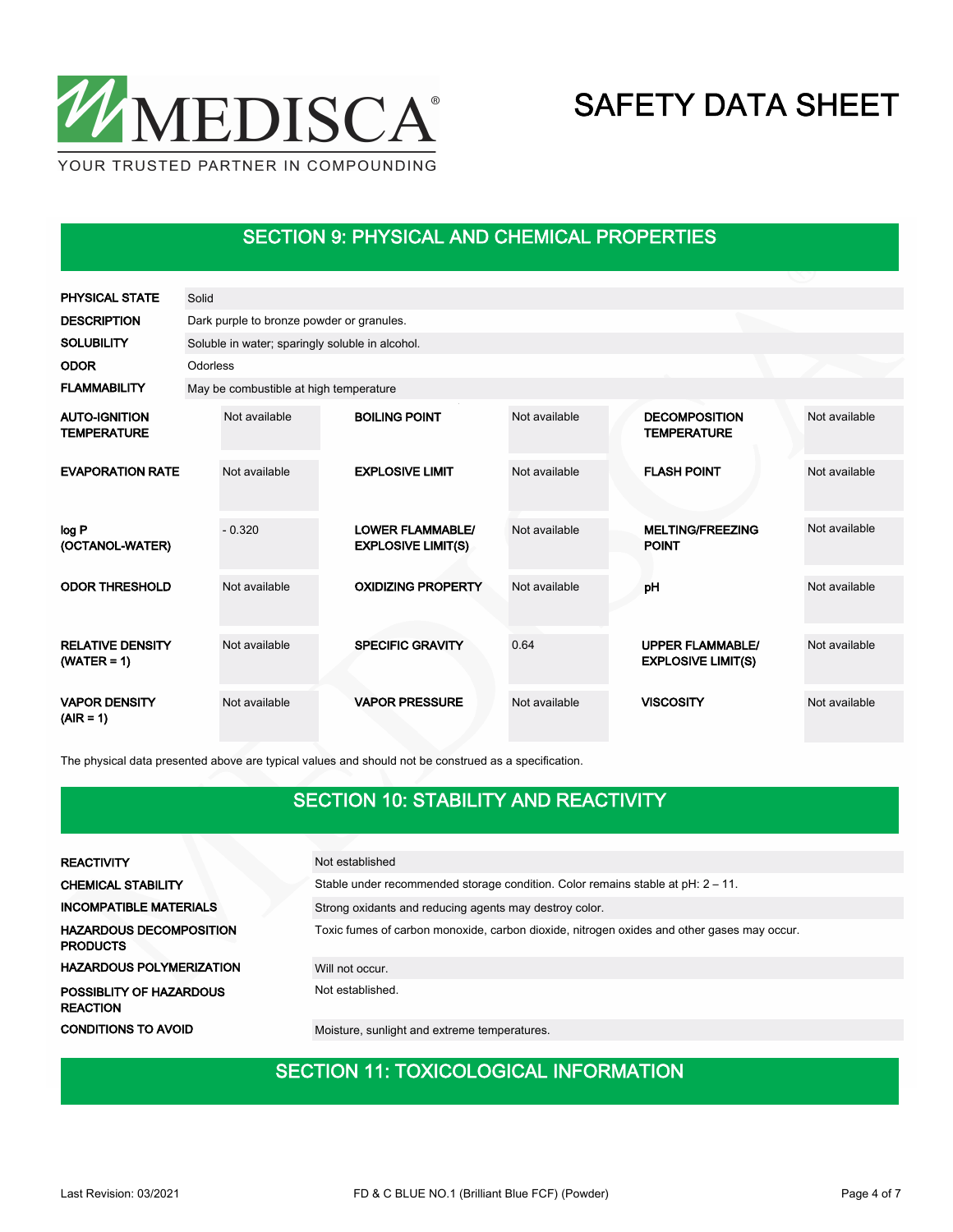

YOUR TRUSTED PARTNER IN COMPOUNDING

| <b>ACUTE TOXICITY</b>                                               | Oral: Rat: LD50: (mg/kg): > 20 400<br>Dermal: Rabbit LD50: (mg/kg): Not available<br>Inhalation: Rat: LC50: (mg/L/4hr): Not available                                                                                                                                                                                                                                                                                                       |                                                                                                                                                 |  |  |  |  |  |
|---------------------------------------------------------------------|---------------------------------------------------------------------------------------------------------------------------------------------------------------------------------------------------------------------------------------------------------------------------------------------------------------------------------------------------------------------------------------------------------------------------------------------|-------------------------------------------------------------------------------------------------------------------------------------------------|--|--|--|--|--|
| <b>SKIN CORROSION/IRRITATION</b>                                    | Due to lack of data the classification is not possible.                                                                                                                                                                                                                                                                                                                                                                                     |                                                                                                                                                 |  |  |  |  |  |
| <b>SERIOUS EYE DAMAGE/EYE</b><br><b>IRRITATION</b>                  | Due to lack of data the classification is not possible.                                                                                                                                                                                                                                                                                                                                                                                     |                                                                                                                                                 |  |  |  |  |  |
| <b>RESPIRATORY SENSITIZATION</b>                                    | Due to lack of data the classification is not possible.                                                                                                                                                                                                                                                                                                                                                                                     |                                                                                                                                                 |  |  |  |  |  |
| <b>SKIN SENSITIZATION</b>                                           |                                                                                                                                                                                                                                                                                                                                                                                                                                             | Due to lack of data the classification is not possible.                                                                                         |  |  |  |  |  |
| <b>GERM CELL MUTAGENICITY</b>                                       | Based on available data, the classification criteria are not met.<br>Suspected mutagen: CAESAR Mutagenicity model in VEGA (Q)SAR platform predicts that the chemical is<br>Mutagen (moderate reliability); KNN Mutagenicity model in VEGA (Q)SAR platform predicts that the chemical is<br>Mutagen (moderate reliability); SARPY Mutagenicity model in VEGA (Q)SAR platform predicts that the chemical<br>is Mutagen (moderate reliability) |                                                                                                                                                 |  |  |  |  |  |
| <b>CARCINOGENICITY</b>                                              | <b>OSHA</b>                                                                                                                                                                                                                                                                                                                                                                                                                                 | FD & C BLUE NO.1 (Brilliant Blue FCF) is not listed.                                                                                            |  |  |  |  |  |
|                                                                     | <b>NTP</b>                                                                                                                                                                                                                                                                                                                                                                                                                                  | FD & C BLUE NO.1 (Brilliant Blue FCF) is not listed.                                                                                            |  |  |  |  |  |
|                                                                     | <b>IARC</b>                                                                                                                                                                                                                                                                                                                                                                                                                                 | FD & C BLUE NO.1 (Brilliant Blue FCF) is listed in group 3 (not classifiable as to its<br>carcinogenicity to humans).                           |  |  |  |  |  |
|                                                                     | California<br>Proposition 65                                                                                                                                                                                                                                                                                                                                                                                                                | This product does not contain any chemicals known to the State of California to cause<br>cancer, birth defects, or any other reproductive harm. |  |  |  |  |  |
| ADDITIONAL CARCINOGENICITY<br><b>INFORMATION</b>                    | Due to lack of data the classification is not possible.                                                                                                                                                                                                                                                                                                                                                                                     |                                                                                                                                                 |  |  |  |  |  |
| <b>REPRODUCTIVE TOXICITY</b>                                        | Due to lack of data the classification is not possible.                                                                                                                                                                                                                                                                                                                                                                                     |                                                                                                                                                 |  |  |  |  |  |
| <b>SPECIFIC TARGET ORGAN TOXICITY -</b><br><b>SINGLE EXPOSURE</b>   | Due to lack of data the classification is not possible.                                                                                                                                                                                                                                                                                                                                                                                     |                                                                                                                                                 |  |  |  |  |  |
| <b>SPECIFIC TARGET ORGAN TOXICITY -</b><br><b>REPEATED EXPOSURE</b> | Due to lack of data the classification is not possible.                                                                                                                                                                                                                                                                                                                                                                                     |                                                                                                                                                 |  |  |  |  |  |
| <b>ASPIRATION HAZARDS</b>                                           | Based on available data, the classification criteria are not met.                                                                                                                                                                                                                                                                                                                                                                           |                                                                                                                                                 |  |  |  |  |  |
| <b>SIGNS AND SYMPTOMS OF</b><br><b>EXPOSURE</b>                     | Not expected to present a significant hazard under anticipated conditions of normal use.<br>Overexposure may cause breathing problems. Ingestion may potentially worsen liver or kidney disorders.                                                                                                                                                                                                                                          |                                                                                                                                                 |  |  |  |  |  |
| POTENTIAL HEALTH EFFECTS                                            | Inhalation                                                                                                                                                                                                                                                                                                                                                                                                                                  | May be harmful if inhaled. May cause respiratory tract irritation.                                                                              |  |  |  |  |  |
|                                                                     | Ingestion                                                                                                                                                                                                                                                                                                                                                                                                                                   | May be harmful if swallowed.                                                                                                                    |  |  |  |  |  |
|                                                                     | <b>Skin</b>                                                                                                                                                                                                                                                                                                                                                                                                                                 | May be harmful if absorbed through skin. May cause skin irritation.                                                                             |  |  |  |  |  |
|                                                                     | Eyes                                                                                                                                                                                                                                                                                                                                                                                                                                        | May cause eye irritation.                                                                                                                       |  |  |  |  |  |

### SECTION 12: ECOLOGICAL INFORMATION

| <b>TOXICITY</b>                  | EC50: 48 Hr: Crustacea: (mg/L): 100<br>LC50: 96 Hr: Fish: (mg/L): 132 - 460<br>EC50: 72 or 96 Hr: Algae (or other aqua plants): (mg/L): Not available |  |  |  |  |  |
|----------------------------------|-------------------------------------------------------------------------------------------------------------------------------------------------------|--|--|--|--|--|
| PERSISTENCE AND DEGRADABILITY    | Not available                                                                                                                                         |  |  |  |  |  |
| <b>BIOACCUMULATIVE POTENTIAL</b> | Low: Log Pow: -0.320                                                                                                                                  |  |  |  |  |  |
| MOBILITY IN SOIL                 | Soluble in water.                                                                                                                                     |  |  |  |  |  |
| <b>OTHER ADVERSE EFFECTS</b>     | Not available                                                                                                                                         |  |  |  |  |  |
|                                  | This product is not intended to be released into the environment                                                                                      |  |  |  |  |  |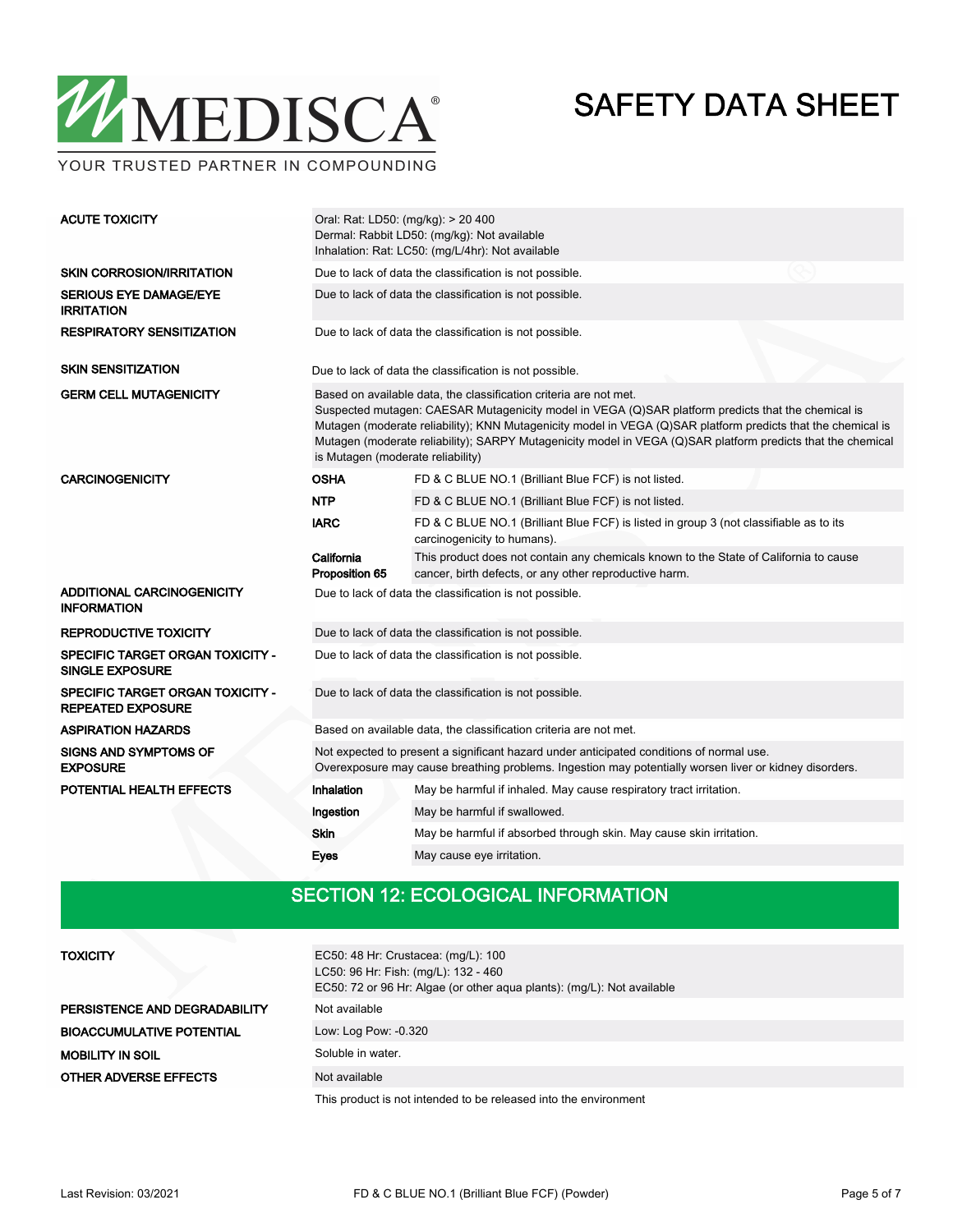

### SECTION 13: DISPOSAL CONSIDERATIONS

WASTE DISPOSAL **Dispose of in accordance with federal / local laws and regulations**. Avoid release into the environment.

### SECTION 14: TRANSPORT INFORMATION

| UN PROPER SHIPPING NAME                                                                                   | Not dangerous good |  |
|-----------------------------------------------------------------------------------------------------------|--------------------|--|
| <b>UN NUMBER</b>                                                                                          | Not applicable     |  |
| <b>CLASS</b>                                                                                              | Not applicable     |  |
| <b>PACKING GROUP</b>                                                                                      | Not applicable     |  |
|                                                                                                           |                    |  |
| <b>AUSTRALIA</b>                                                                                          |                    |  |
| <b>HAZCHEM</b>                                                                                            | Not applicable     |  |
| <u>EU</u><br><b>TRANSPORT IN BULK ACCORDING TO</b><br>ANNEX II OF MARPOL 73/78 AND THE<br><b>IBC CODE</b> | Not listed         |  |
| <b>ENVIRONMENTAL HAZARDS</b>                                                                              | Not available      |  |
| SPECIAL SHIPPING INFORMATION                                                                              | Not applicable     |  |
|                                                                                                           |                    |  |

# SECTION 15: REGULATORY INFORMATION

#### UNITED STATES REGULATIONS

| <b>Chemical Name</b><br>& CAS                      | <b>CERCLA</b><br><b>40 CFR</b><br>Part 302.4 | <b>SARA (Title III)</b><br><b>40 CFR</b><br>Part 372.65 | <b>Appendix A</b> | EPA 40 CFR Part 355<br><b>Appendix B</b> | Pennsylvania | Right-to-know<br><b>New Jersey</b> | Massachusetts | California<br>Prop 65 |
|----------------------------------------------------|----------------------------------------------|---------------------------------------------------------|-------------------|------------------------------------------|--------------|------------------------------------|---------------|-----------------------|
| FD & C BLUE NO.1 (Brilliant<br>Blue FCF) 3844-45-9 | N/L                                          | N/L                                                     | N/L               | N/L                                      | N/L          | N/L                                |               | N/L                   |

 $N/L = Not$  Listed;  $X =$  Listed

#### AUSTRALIAN REGULATIONS

| ، Chemical Name ا<br>& CAS                         | <b>Poisons and Therapeutic</b><br><b>Goods Requlation</b> | <b>Therapeutic Goods</b><br>Act | Code of Practices -<br><b>Illicit Drug</b><br><b>Precursors</b> |  |
|----------------------------------------------------|-----------------------------------------------------------|---------------------------------|-----------------------------------------------------------------|--|
| FD & C BLUE NO.1 (Brilliant<br>Blue FCF) 3844-45-9 | N/L                                                       | N/L                             | N/L                                                             |  |

N/L = Not Listed

#### EU REGULATIONS

| <b>Chemical Name</b><br>& CAS                      | <b>REACH</b><br><b>ANNEX</b><br>XVII | <b>REACH</b><br><b>ANNEX</b><br>XIV | <b>EC</b><br>1005/2009 | EC.<br>850/2004 | EC.<br>1107/2009 | EC.<br>649/2012 | EC.<br>2012/118 |
|----------------------------------------------------|--------------------------------------|-------------------------------------|------------------------|-----------------|------------------|-----------------|-----------------|
| FD & C BLUE NO.1 (Brilliant<br>Blue FCF) 3844-45-9 | N/L                                  | N/L                                 | N/L                    | N/L             | N/L              | N/L             | N/L             |